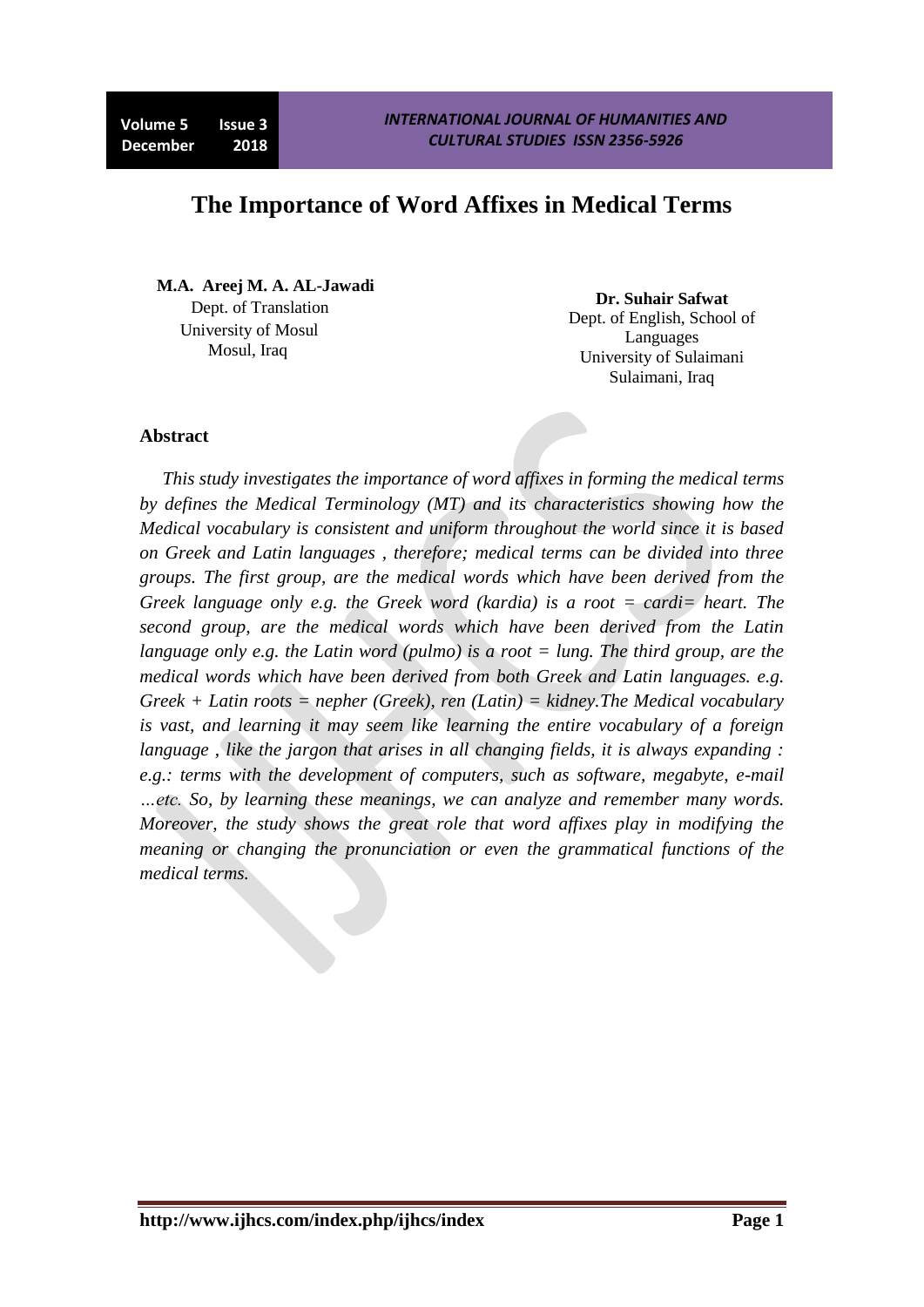**Volume 5 Issue 3 December 2018**

### **1. What is Medical Terminology (MT)?**

Medical Terminology is a special vocabulary used by health care professionals for effective and accurate communication. Medical Terminology is consistent and uniform throughout the world since it is based on Greek and Latin words. Medical Terms often reduce an entire phrase to a single word; although some of them are along, therefore medical terminology is efficient. E.g.**gastroduodenostomy** stands for (a communication between the stomach and the  $1<sup>st</sup>$  part of the small intestine). The Medical vocabulary is vast, and learning it may seem like learning the entire vocabulary of a foreign language , like the jargon that arises in all changing fields, it is always expanding : e.g.: terms with the development of computers, such as software, megabyte, e-mail, search engine , chat room , Facebook, Instagram, YouTube.. etc.



#### **Figure 1**

#### **2. Word Parts**

Most medical terms can be divided into component parts: (Roots, Prefixes, and Suffixes ) that maintain the same meaning whenever they appear .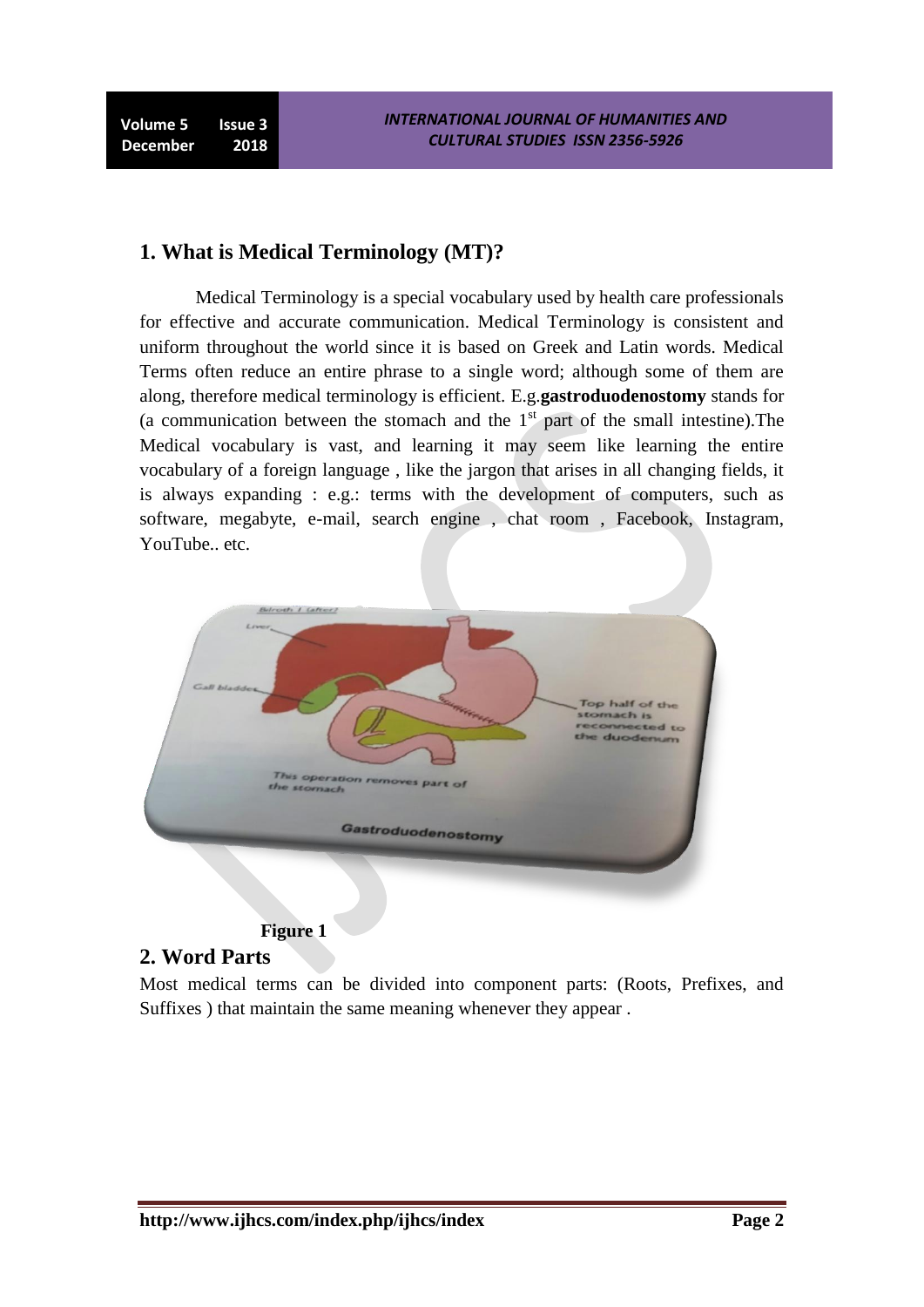

#### **Figure 2**

**1- ROOT:**is the fundamental unit of each medical word which establishes the basic meaning of the word. It is the part to which modifying **prefixes and suffixes** are added.

### **Examples for a Root:**

**Learn (v.) : يتعلن**

**خاص تالفك أو اللحي : o/gnath**

**قىلىن :colonهتعلق تالشفاه واألسنان : o/labi**

**تتعلق تأهراض حىل السن أو األسنان : o/odont**

**2-A PREFIX:**is a short word part added before a root to modify its meaning. There is a dash after the prefix such as **re-,pre-, pro- and per-.**

### **Examples for a Prefix:**

**إعادج التعلن : relearn**

**يتنثأ :predict**

**أهام صيىان األذن :preauricular**

**تارز الفك :prognathous**

**طثية أسنان يعالج هاحىل السن و أهراضو :periodontist**

**تضخن القىلىن : colon mega**

**3-A SUFFIX:**is a short word part or series of parts added at the end of a root to modify its meaning. There is a dash before the suffix such as **–itis , -er , -ous , denatl , -ist**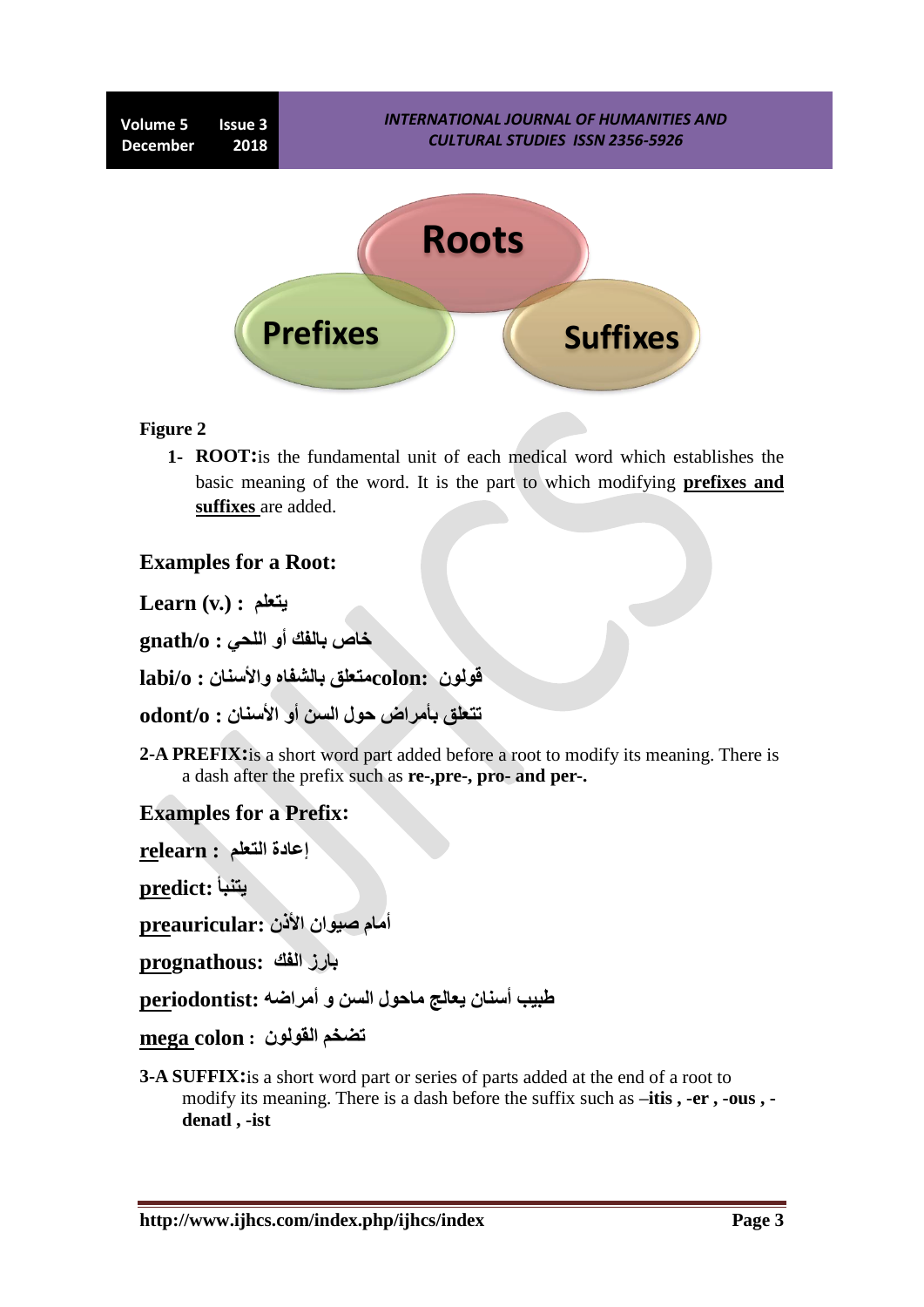**Examples for a Suffix:**

**إلتهاب العصة :neuritis**

**Learner (n.): هتعلن**

**تارز الفك :prognathous**

**هتعلق تالشفاه واألسنان :labiodental**

**طثية أسنان يعالج هاحىل السن و أهراضو :periodontist**

Both Prefixes & Suffixes can change the meaning of the word. Sometimes both of the prefixes & suffixes can change the pronunciation of the medical term e.g.**gnath/o =prognathous**. Also, they can change the grammatical function of the word e.g. Learn  $(v.)$  = Learner  $(n.)$ . Therefore one can say that Word parts are like parts of a puzzle.



**Figure 3**

### **3. Types of Words**

There are two types of words: Simple words and Compound words.

- **1. Simple Words:** are the words which contain only one root. E.g. The simple word (learn):**- er**: learn**er, re- : re**learn. It's important to note that not all the roots are complete words , in that most medical roots are derived from other languages and used in combinations such as :
	- **Greek word (kardia)** is a root = **cardi**= **heart**.
	- Latin word (pulmo) is a root  $=$  lung.
	- **Both Greek + Latin roots = nepher (Greek), ren (Latin) = kidney.** Moreover, the same root may have different meanings: E.g.
	- **myel= marrow : 1- bone marrow ( my elocytes) 2- spinal cord**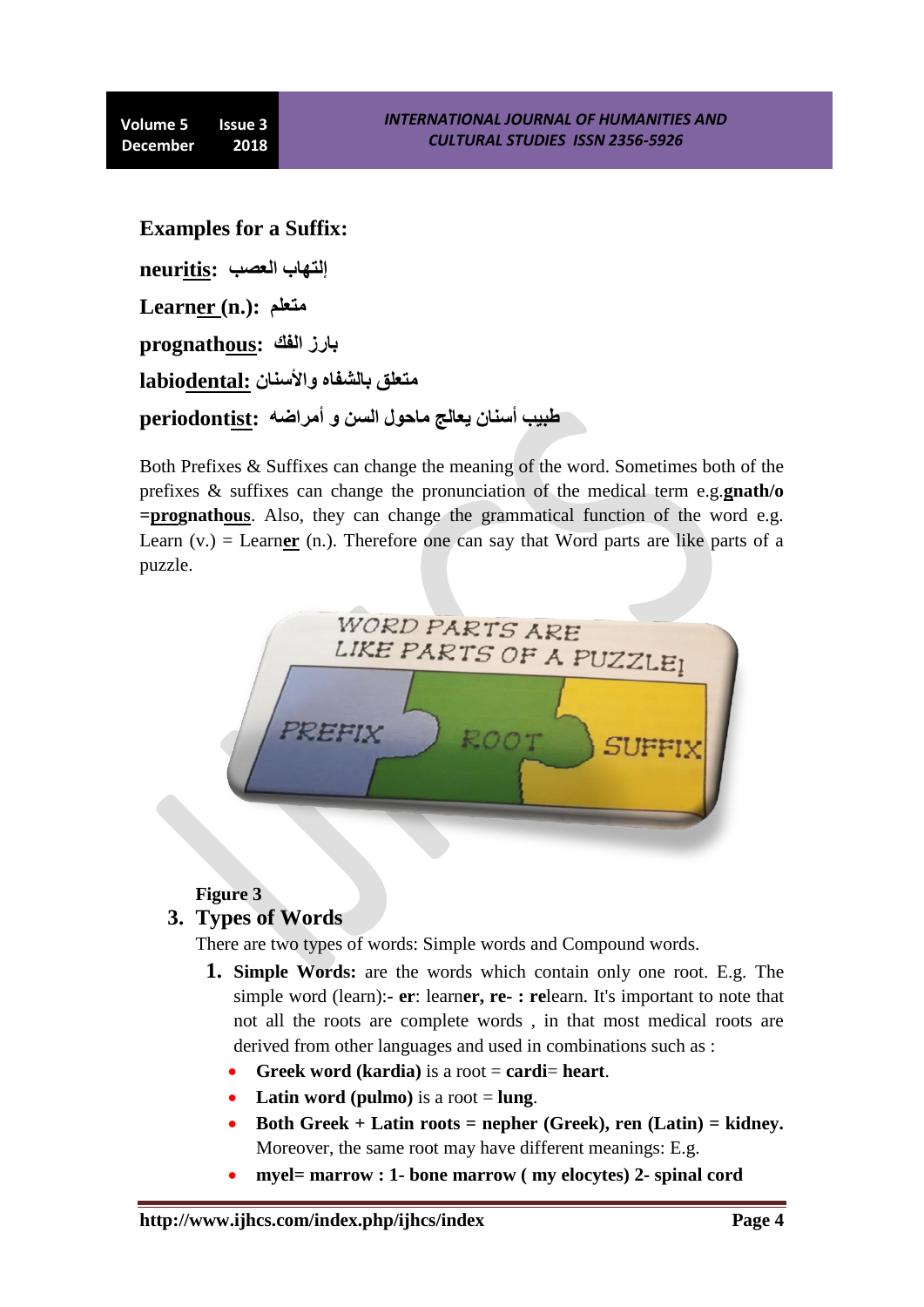**( myelitis).**

- **scler= : 1- hard ( scleroderma) 2- white of the eye (sclera).**
- **cyst= : 1- filled sac or pouch 2- urinary bladder .**
- **2. Compound Words:** are the words which contain more than one root. E.g.**:** 
	- **Eyeball, bedpan, frostbite and wheelchair.**
	- **Cardiovascular= ( heart+blood vessels).**
	- **Urogenital= (urinary+ reproductive systems).**
	- **Lymphocyte = (a white blood cell found in the lymphatic system).**
	- **Gastrointestinal.**

### **4. Word Combining Forms**

According to the following standards, word parts of the combining forms are:

1- Root +  $O$  + Suffix = Combining Forms. e.g.:

**Neurology: Root + O + Suffix = Combining Forms**   $Neur + O + logy = Neurology$ 

**Psychology:** 

**Root + O + Suffix = Combining Forms Psych (mind) + O + logy (study of) = Psychology**

Also, another example Rhinoplasty which means the plastic surgery to repair post fracture deformity of nose:

**Rhinoplasty: Root + O + Suffix = Combining Forms Rhin + O + plasty = Rhinoplasty**

2- Root + Suffix Combining Forms. e.g. : **Neuritis: Root + Suffix= Combining Forms Neur + itis = Neuritis**

### **5- Word Derivations**

Greek (G) and Latin (L) are the main two languages that most medical word parts come from. E.g. the word *Muscle* has come from the Latin word which means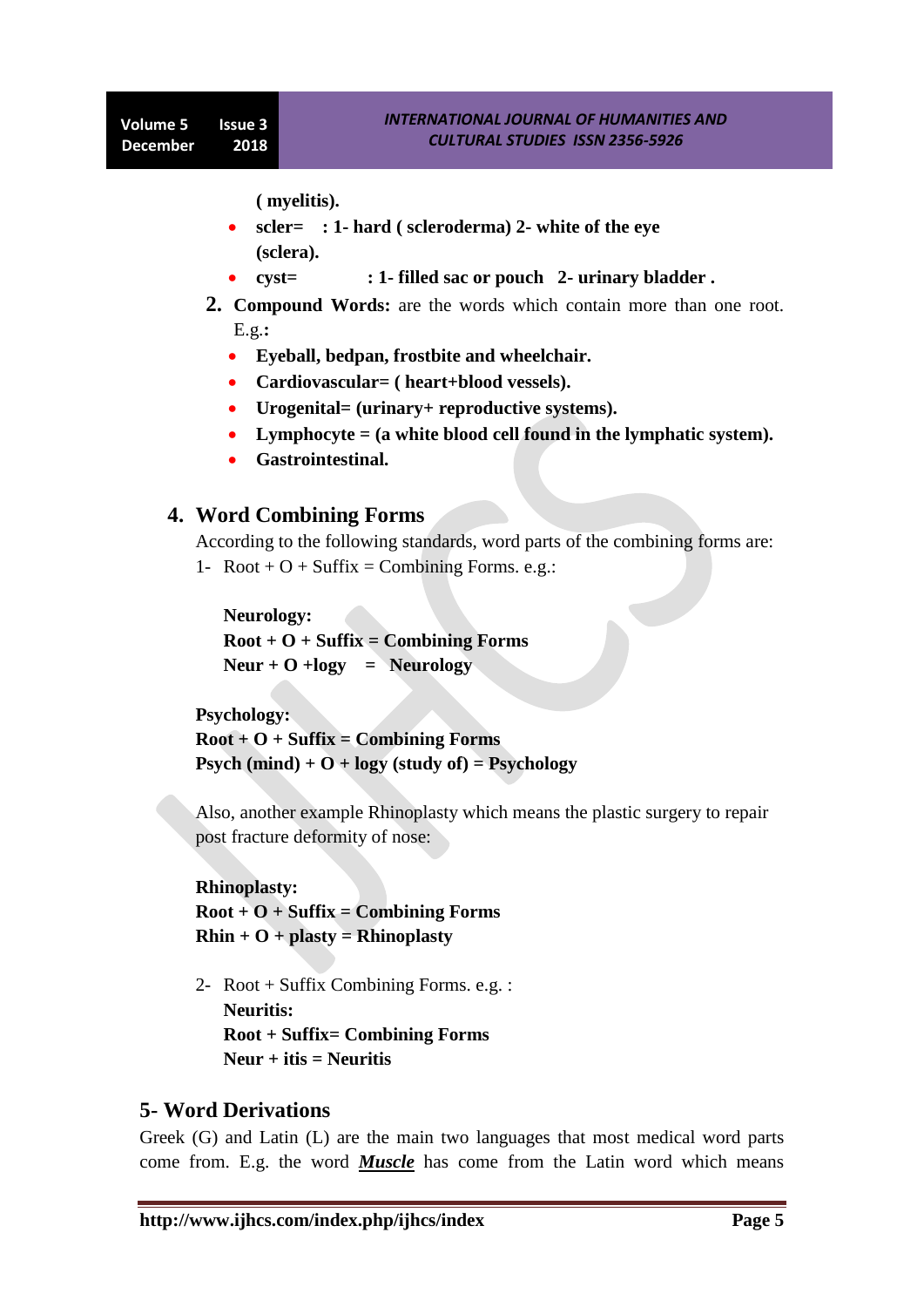**mouse**= **muscle movement under the skin**. Another example, the word *Coccyx* which has come from Greek and it means **the end of the spine=cuckoo=resembles the cuckoo's bill**.

## **6-Words Endings in X:**

As for the words ending in x, the x will be omitted when adding the suffix to the end of the root of the word as in the following examples:

**X** in pharyn**x** (throat) + Suffix $\rightarrow$ **g** : Pharyn**x** $\rightarrow$  pharyn**g**eal

**X** in coccy**x** + Suffix  $\rightarrow$  **g** : coccy**x** $\rightarrow$  coccy**g**eal

**X** in thora**x** (chest) + Suffix  $\rightarrow$ **C** : thora**x** $\rightarrow$  thoracotomy

### **7- Suffixes Beginning with rh :**

In this case the (r) will be doubled and it will separate between the root and the suffix that begins with rh as in the following examples:

r->rr as in : rhage : hem/o (blood)+rhage ->hemorrhage

r $\rightarrow$ rr as in : rhea : men/o ( menses) +rhea  $\rightarrow$  menorrhea

 $r \rightarrow r$ r as in : rhea : dia –(through)+ rhea (flow) $\rightarrow$ diarrhea

# **Conclusion**

Affixes play a great role in forming the English words, especially, medical terms. Both Prefixes & Suffixes can change and modify the meaning of the word. In addition to that, both of them can change the pronunciation of the medical term e.g. the (g) in the root gnath/o is silent, but when the prefix (pro) added to the beginning of the rootgnath/o and the suffix (ous) added to the end of the root; the (g) will be pronounced as hard  $g=/\eta$  prognathous. Also, they can change the grammatical function of the word, e.g. the root Learn  $(v)$ , will be changed to Learner  $(n)$ , when the suffix (er) added to the end of the root. According to this, the grammatical state will be changed from verb into noun.